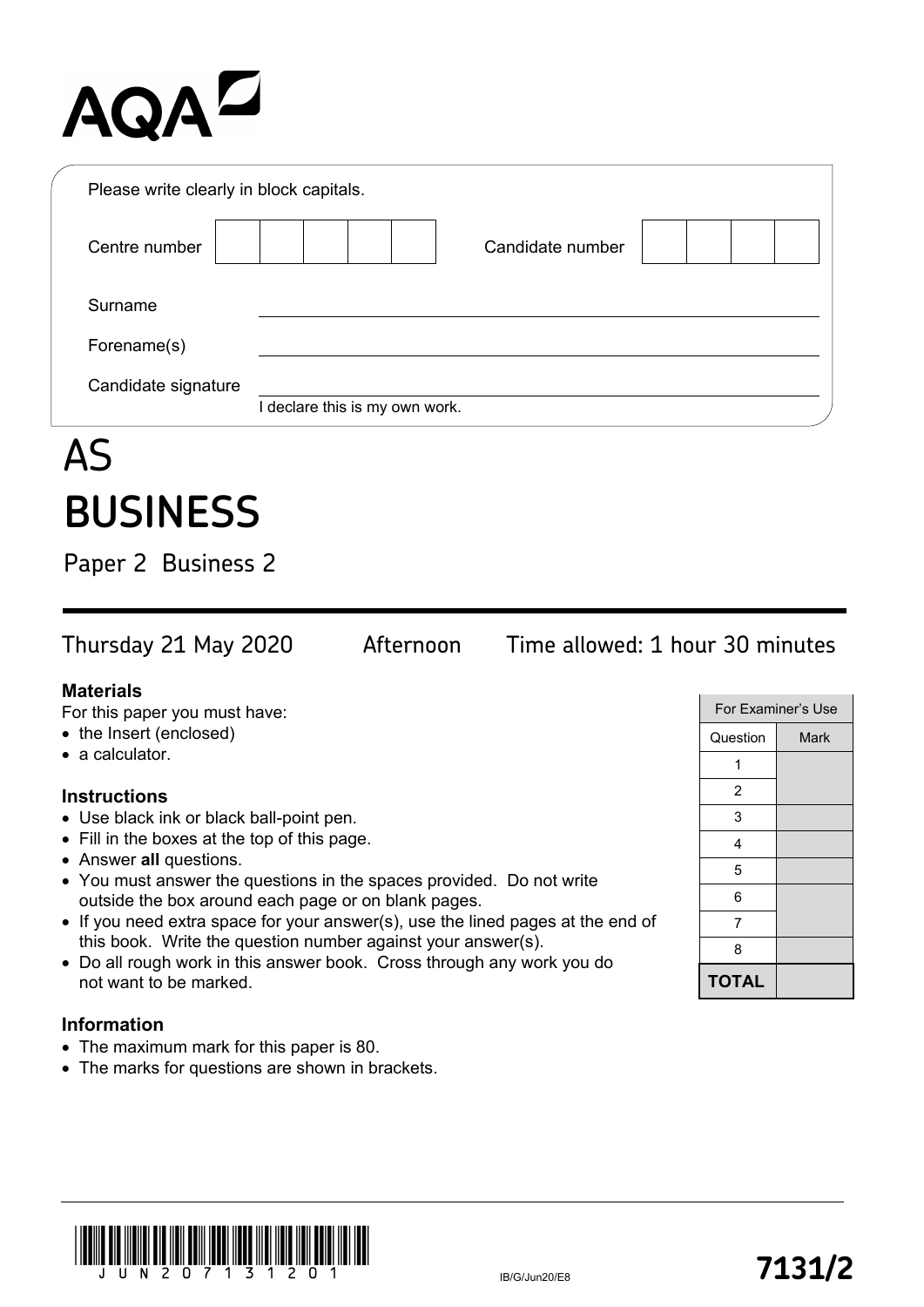|                     | Answer all questions.                                                                                                             | Do not write<br>outside the<br>box |
|---------------------|-----------------------------------------------------------------------------------------------------------------------------------|------------------------------------|
|                     | Read the source in the Insert.                                                                                                    |                                    |
| 0<br>$\mathbf 1$    | Using the data in Figure 1, calculate the average weekly capacity utilisation in 2019.<br>[3 marks]                               |                                    |
|                     | Answer<br><u> 1989 - Johann Stoff, deutscher Stoff, der Stoff, der Stoff, der Stoff, der Stoff, der Stoff, der Stoff, der S</u>   |                                    |
|                     | Workings<br><u> 1980 - Johann Stoff, deutscher Stoffen und der Stoffen und der Stoffen und der Stoffen und der Stoffen und de</u> |                                    |
|                     |                                                                                                                                   |                                    |
|                     |                                                                                                                                   |                                    |
|                     |                                                                                                                                   | $\mathbf{3}$                       |
| $\overline{2}$<br>0 | The income elasticity of demand for Parkside Theatre cinema tickets is +1.5.                                                      |                                    |
|                     | Explain why this information is important for Parkside Theatre.<br>[4 marks]                                                      |                                    |
|                     |                                                                                                                                   |                                    |
|                     |                                                                                                                                   |                                    |
|                     |                                                                                                                                   |                                    |
|                     |                                                                                                                                   |                                    |
|                     |                                                                                                                                   |                                    |
|                     |                                                                                                                                   |                                    |
|                     | Extra space                                                                                                                       |                                    |
|                     |                                                                                                                                   |                                    |
|                     |                                                                                                                                   |                                    |
|                     |                                                                                                                                   | 4                                  |

2

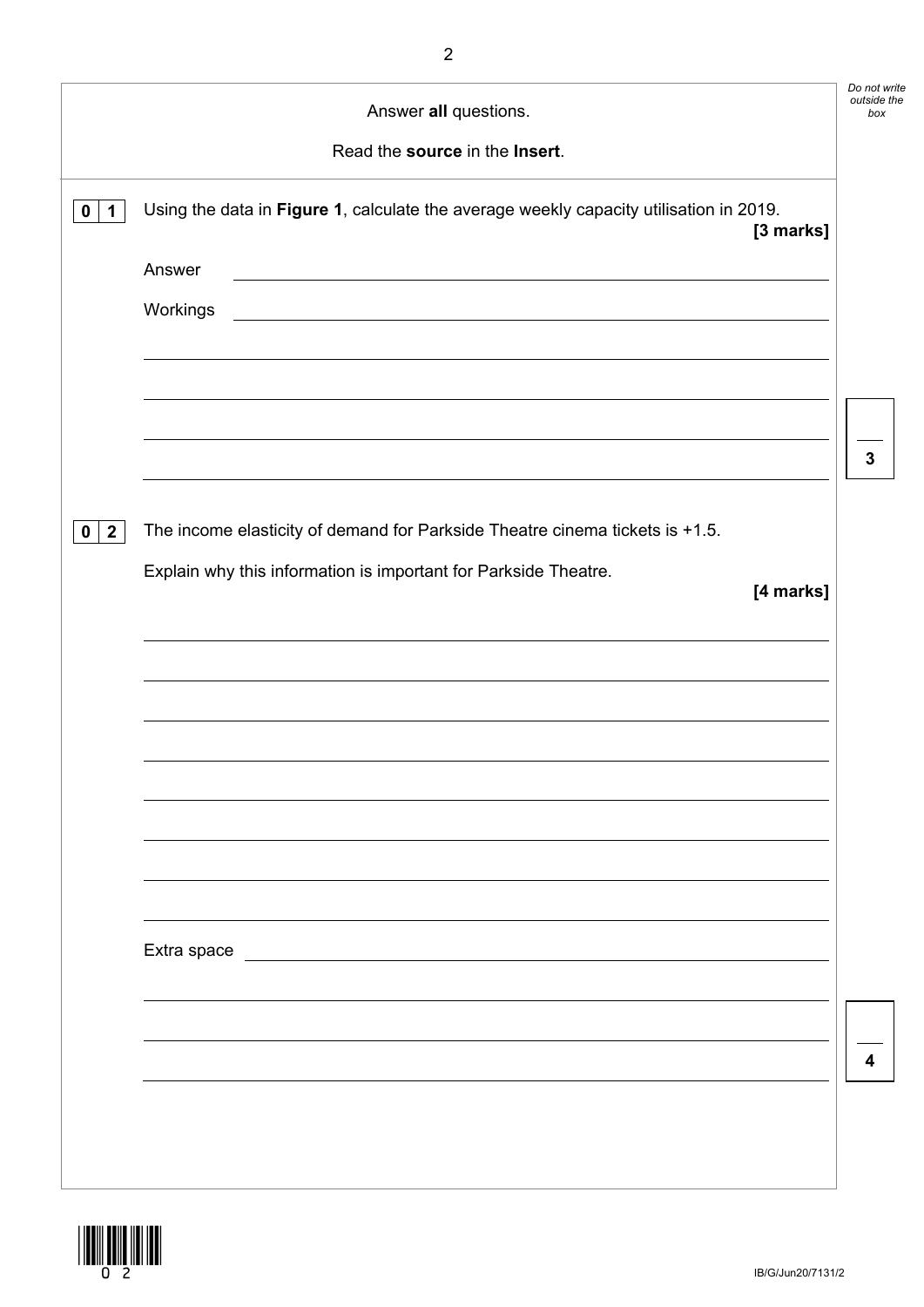| $0 \mid 3 \mid$ | Explain one ethical issue that the managers needed to consider when starting<br>'Our Place'. |             | Do not write<br>outside the<br>box |
|-----------------|----------------------------------------------------------------------------------------------|-------------|------------------------------------|
|                 |                                                                                              | [3 marks]   |                                    |
|                 |                                                                                              |             |                                    |
|                 |                                                                                              |             |                                    |
|                 |                                                                                              |             |                                    |
|                 |                                                                                              |             |                                    |
|                 |                                                                                              |             |                                    |
|                 | Extra space<br><u> 1980 - Johann Barbara, martxa amerikan bashkar (</u>                      |             |                                    |
|                 |                                                                                              |             |                                    |
|                 |                                                                                              |             | $\mathbf{3}$                       |
|                 |                                                                                              |             |                                    |
|                 | Turn over for the next question                                                              |             |                                    |
|                 |                                                                                              |             |                                    |
|                 |                                                                                              |             |                                    |
|                 |                                                                                              |             |                                    |
|                 |                                                                                              |             |                                    |
|                 |                                                                                              |             |                                    |
|                 |                                                                                              |             |                                    |
|                 |                                                                                              |             |                                    |
|                 |                                                                                              |             |                                    |
|                 |                                                                                              |             |                                    |
|                 |                                                                                              |             |                                    |
|                 |                                                                                              |             |                                    |
|                 |                                                                                              |             |                                    |
|                 |                                                                                              | Turn over ▶ |                                    |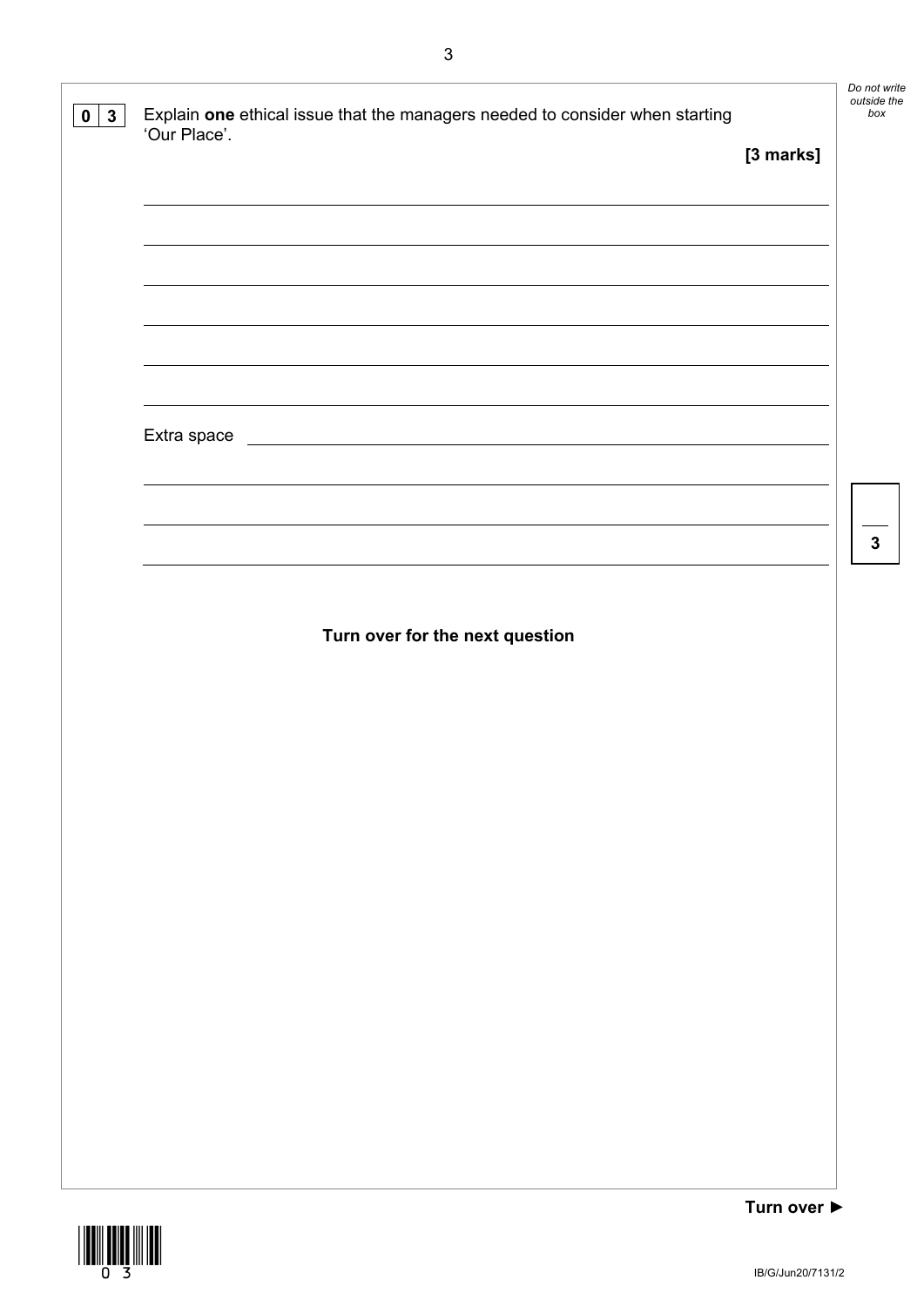| Analyse why this might make it difficult for Lorna to meet her cash flow objective. |           |   |
|-------------------------------------------------------------------------------------|-----------|---|
|                                                                                     | [9 marks] |   |
|                                                                                     |           |   |
|                                                                                     |           |   |
|                                                                                     |           |   |
|                                                                                     |           |   |
|                                                                                     |           |   |
|                                                                                     |           |   |
|                                                                                     |           |   |
|                                                                                     |           |   |
|                                                                                     |           |   |
|                                                                                     |           |   |
|                                                                                     |           |   |
|                                                                                     |           |   |
|                                                                                     |           |   |
|                                                                                     |           |   |
|                                                                                     |           |   |
|                                                                                     |           |   |
| Extra space                                                                         |           |   |
|                                                                                     |           |   |
|                                                                                     |           |   |
|                                                                                     |           |   |
|                                                                                     |           | 9 |

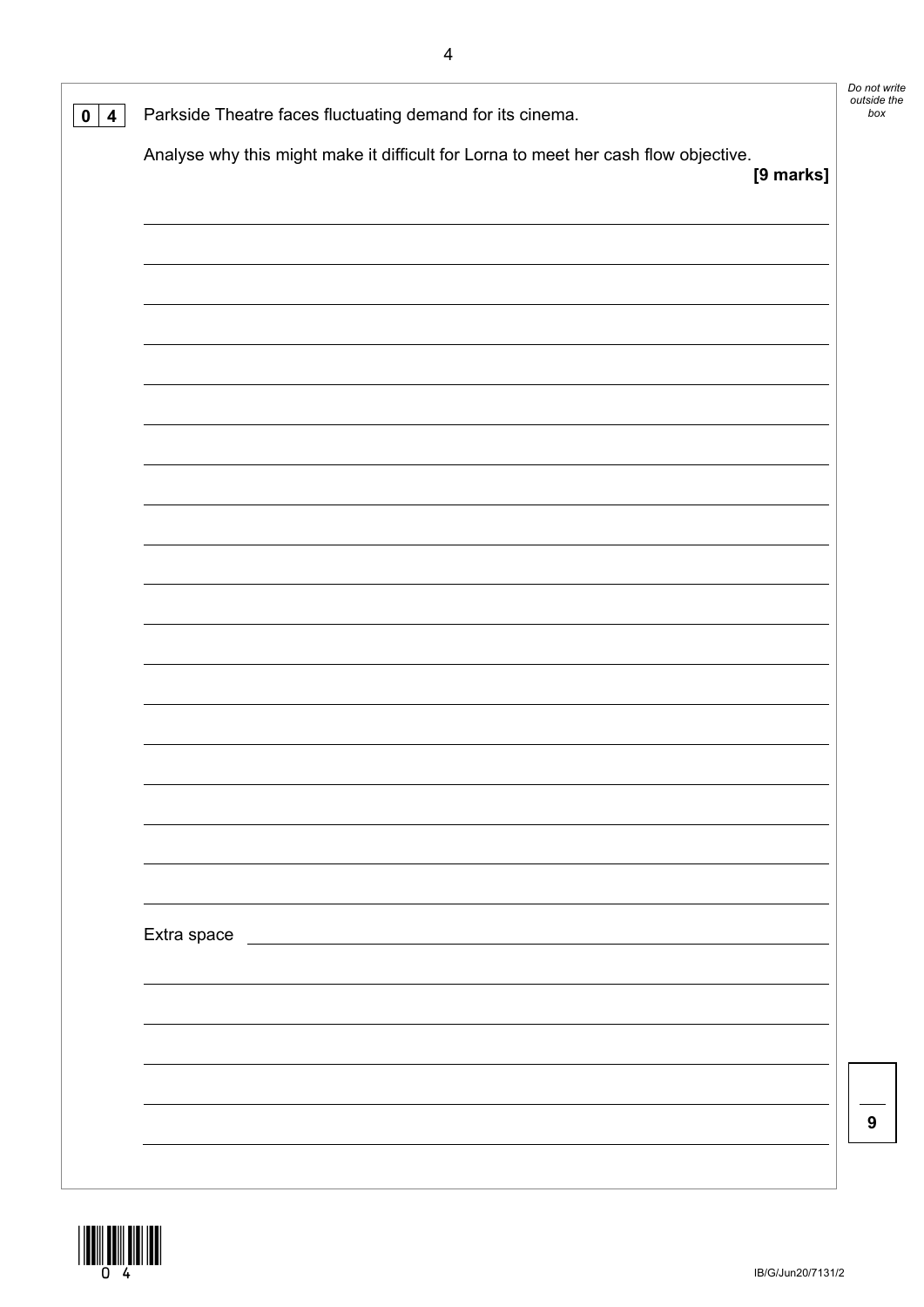| The board of directors insisted on Lorna using scientific decision-making techniques<br>before investing in 'Our Place'. |           |
|--------------------------------------------------------------------------------------------------------------------------|-----------|
| Analyse why.                                                                                                             | [9 marks] |
|                                                                                                                          |           |
|                                                                                                                          |           |
|                                                                                                                          |           |
|                                                                                                                          |           |
|                                                                                                                          |           |
|                                                                                                                          |           |
|                                                                                                                          |           |
|                                                                                                                          |           |
|                                                                                                                          |           |
|                                                                                                                          |           |
|                                                                                                                          |           |
|                                                                                                                          |           |
|                                                                                                                          |           |
|                                                                                                                          |           |
|                                                                                                                          |           |
|                                                                                                                          |           |
|                                                                                                                          |           |
|                                                                                                                          |           |
| Extra space                                                                                                              |           |
|                                                                                                                          |           |
|                                                                                                                          |           |
|                                                                                                                          |           |
|                                                                                                                          |           |

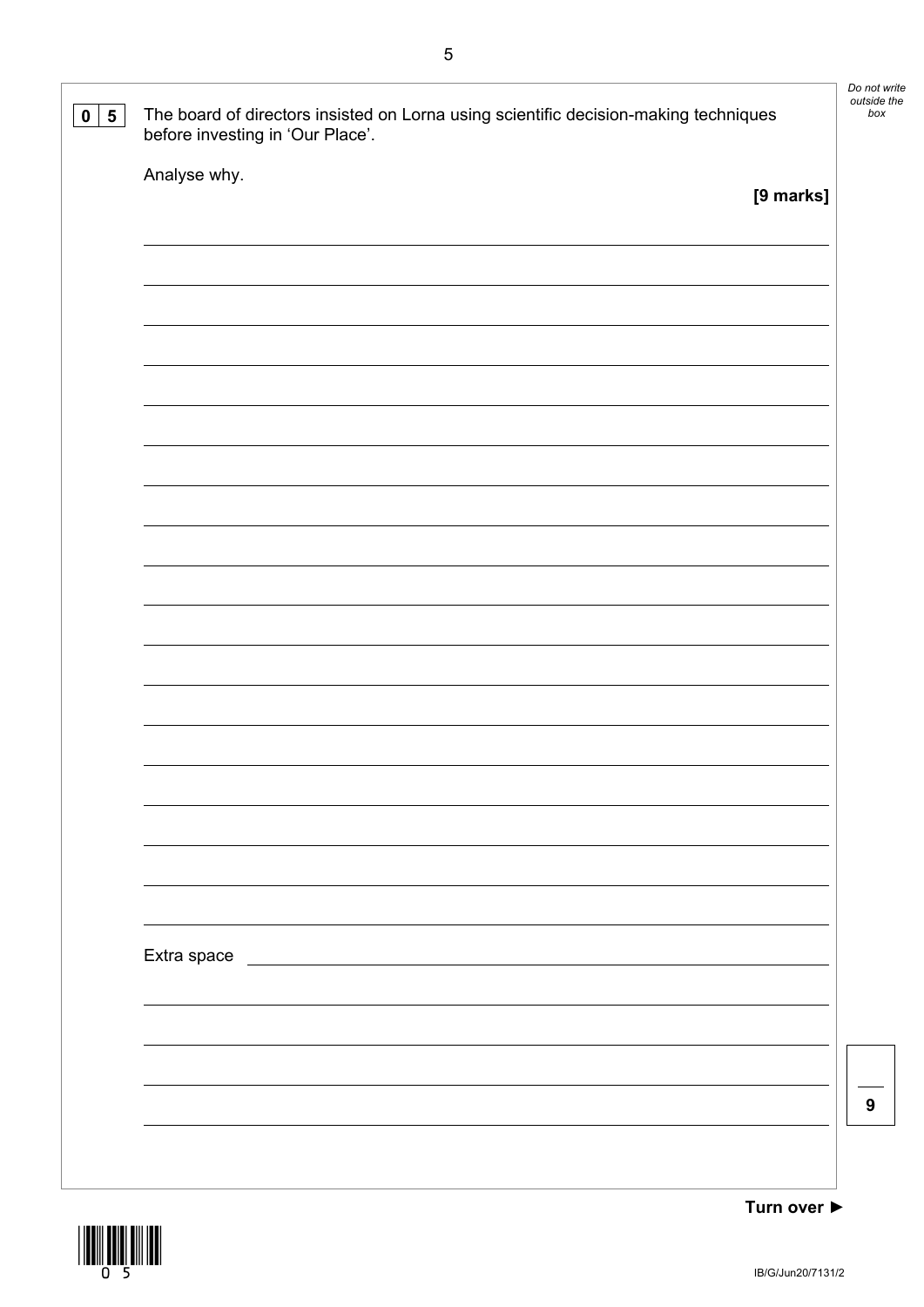| 0   6 | Was Lorna right to choose 'price skimming' to set the price for the hiring of the 'Our Place'<br>meeting room? Justify your answer.<br>[16 marks] | Do not write<br>outside the<br>box |
|-------|---------------------------------------------------------------------------------------------------------------------------------------------------|------------------------------------|
|       |                                                                                                                                                   |                                    |
|       |                                                                                                                                                   |                                    |
|       |                                                                                                                                                   |                                    |
|       |                                                                                                                                                   |                                    |
|       |                                                                                                                                                   |                                    |
|       |                                                                                                                                                   |                                    |
|       |                                                                                                                                                   |                                    |
|       |                                                                                                                                                   |                                    |
|       |                                                                                                                                                   |                                    |
|       |                                                                                                                                                   |                                    |
|       |                                                                                                                                                   |                                    |
|       |                                                                                                                                                   |                                    |
|       |                                                                                                                                                   |                                    |
|       |                                                                                                                                                   |                                    |
|       |                                                                                                                                                   |                                    |

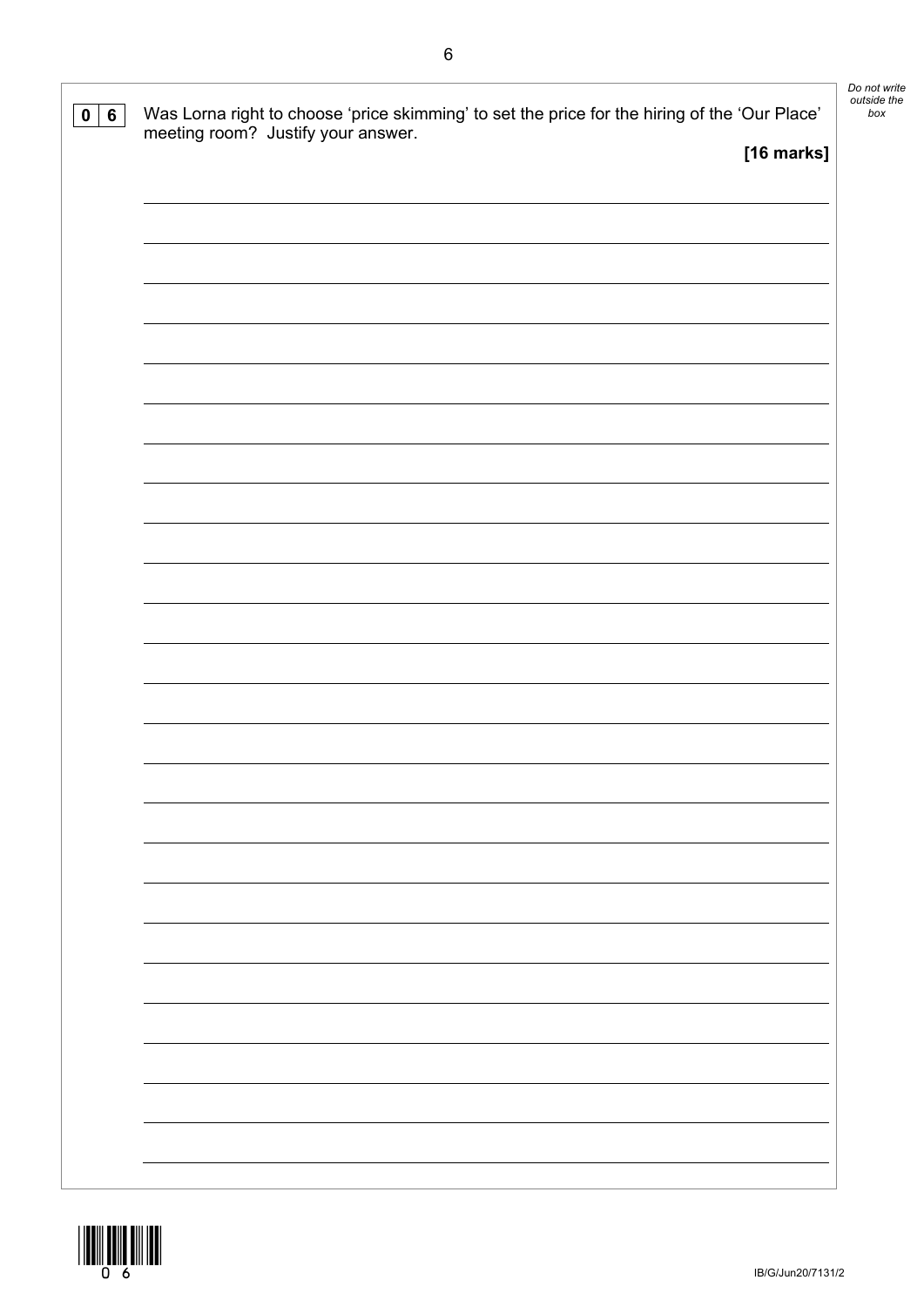*Do not write outside the box*

| Extra space |  |  |
|-------------|--|--|
|             |  |  |
|             |  |  |
|             |  |  |
|             |  |  |
|             |  |  |
|             |  |  |
|             |  |  |
|             |  |  |
|             |  |  |
|             |  |  |
|             |  |  |
|             |  |  |
|             |  |  |
|             |  |  |
|             |  |  |
|             |  |  |
|             |  |  |
|             |  |  |
|             |  |  |
|             |  |  |
|             |  |  |
|             |  |  |
|             |  |  |
|             |  |  |
|             |  |  |
|             |  |  |
|             |  |  |
|             |  |  |
|             |  |  |
|             |  |  |



**Turn over ►**

**16**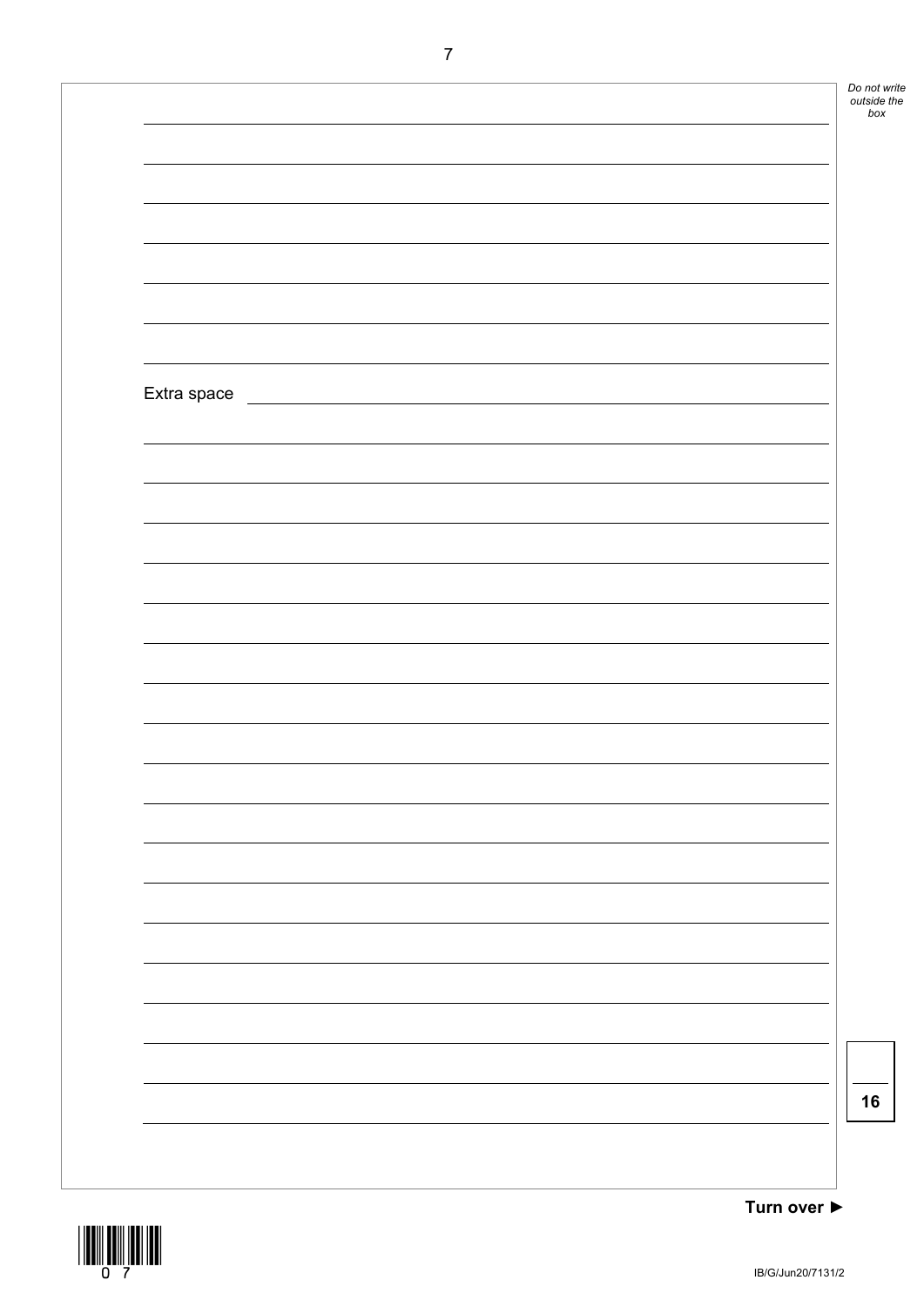| To what extent should the directors of Parkside Theatre be concerned about poor staff<br>$0 \mid 7$<br>retention figures in the 'Our Place' section of the business? Justify your view. |            |
|-----------------------------------------------------------------------------------------------------------------------------------------------------------------------------------------|------------|
|                                                                                                                                                                                         | [16 marks] |
|                                                                                                                                                                                         |            |
|                                                                                                                                                                                         |            |
|                                                                                                                                                                                         |            |
|                                                                                                                                                                                         |            |
|                                                                                                                                                                                         |            |
|                                                                                                                                                                                         |            |
|                                                                                                                                                                                         |            |
|                                                                                                                                                                                         |            |
|                                                                                                                                                                                         |            |
|                                                                                                                                                                                         |            |
|                                                                                                                                                                                         |            |
|                                                                                                                                                                                         |            |
|                                                                                                                                                                                         |            |
|                                                                                                                                                                                         |            |
|                                                                                                                                                                                         |            |
|                                                                                                                                                                                         |            |
|                                                                                                                                                                                         |            |
|                                                                                                                                                                                         |            |
|                                                                                                                                                                                         |            |
|                                                                                                                                                                                         |            |
|                                                                                                                                                                                         |            |
|                                                                                                                                                                                         |            |
|                                                                                                                                                                                         |            |
|                                                                                                                                                                                         |            |
|                                                                                                                                                                                         |            |
|                                                                                                                                                                                         |            |
|                                                                                                                                                                                         |            |
|                                                                                                                                                                                         |            |
|                                                                                                                                                                                         |            |
|                                                                                                                                                                                         |            |
|                                                                                                                                                                                         |            |
|                                                                                                                                                                                         |            |
|                                                                                                                                                                                         |            |
|                                                                                                                                                                                         |            |
|                                                                                                                                                                                         |            |

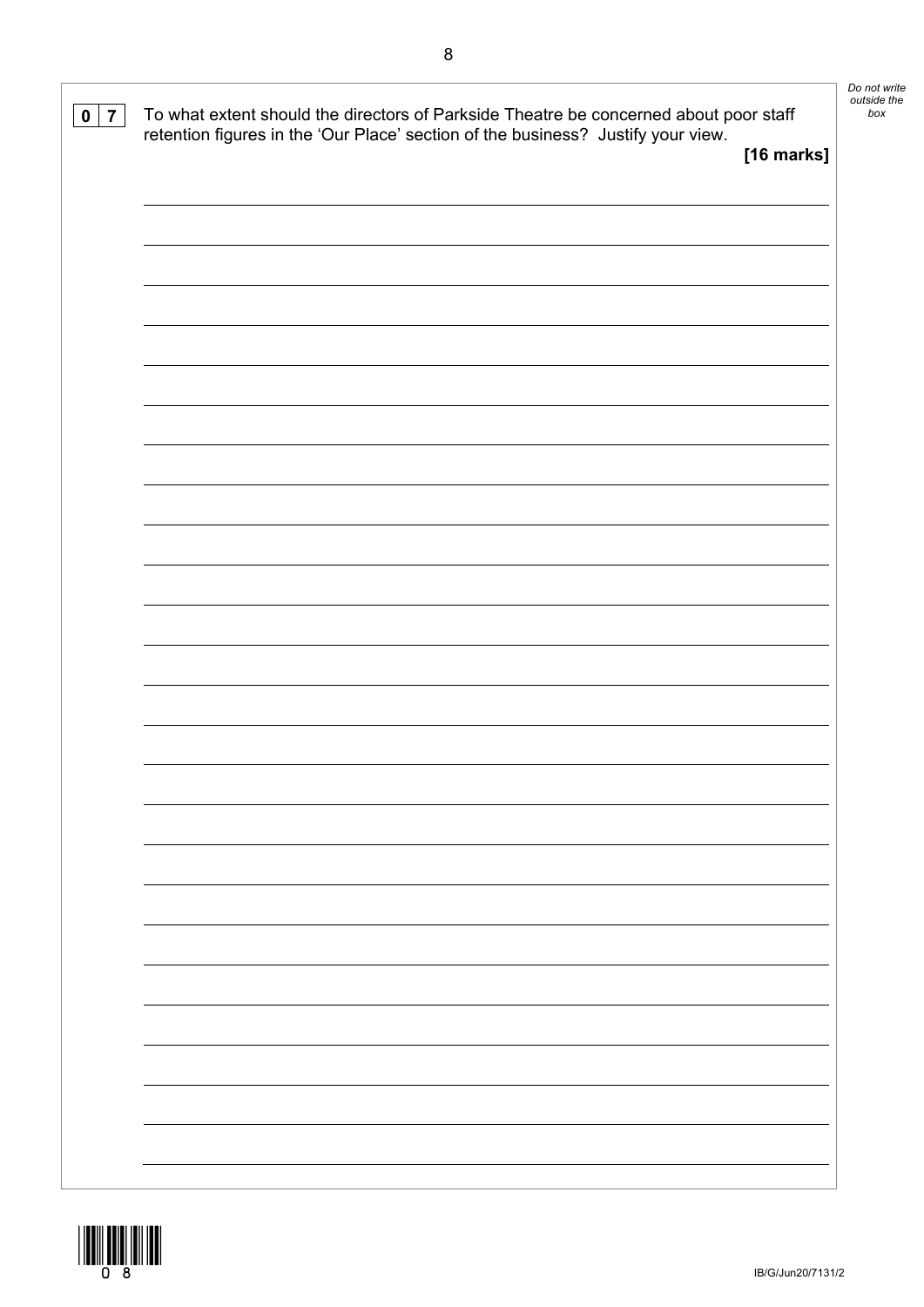*Do not write outside the box*

| Extra space |  |  |
|-------------|--|--|
|             |  |  |
|             |  |  |
|             |  |  |
|             |  |  |
|             |  |  |
|             |  |  |
|             |  |  |
|             |  |  |
|             |  |  |
|             |  |  |
|             |  |  |
|             |  |  |
|             |  |  |
|             |  |  |
|             |  |  |
|             |  |  |
|             |  |  |
|             |  |  |
|             |  |  |
|             |  |  |
|             |  |  |
|             |  |  |
|             |  |  |
|             |  |  |
|             |  |  |
|             |  |  |
|             |  |  |
|             |  |  |
|             |  |  |
|             |  |  |



**16**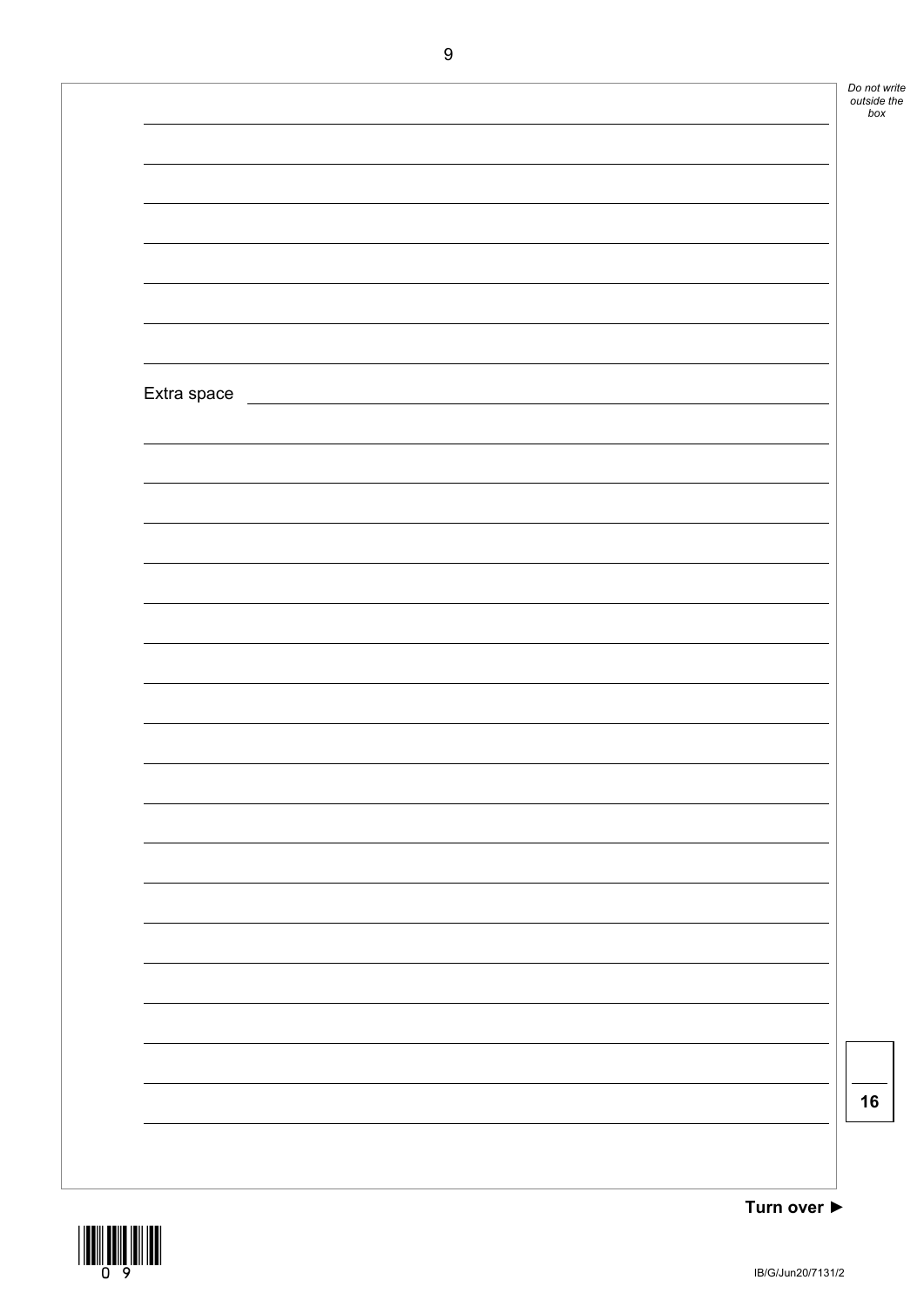| 8<br>$\mathbf 0$ | 'Decisions of managers have a bigger influence on the demand for the products of any<br>business than changes in the external environment.' | Do not write<br>outside the<br>box |
|------------------|---------------------------------------------------------------------------------------------------------------------------------------------|------------------------------------|
|                  | Do you agree? Justify your view.<br>[20 marks]                                                                                              |                                    |
|                  |                                                                                                                                             |                                    |
|                  |                                                                                                                                             |                                    |
|                  |                                                                                                                                             |                                    |
|                  |                                                                                                                                             |                                    |
|                  |                                                                                                                                             |                                    |
|                  |                                                                                                                                             |                                    |
|                  |                                                                                                                                             |                                    |
|                  |                                                                                                                                             |                                    |
|                  |                                                                                                                                             |                                    |
|                  |                                                                                                                                             |                                    |
|                  |                                                                                                                                             |                                    |
|                  |                                                                                                                                             |                                    |
|                  |                                                                                                                                             |                                    |
|                  |                                                                                                                                             |                                    |

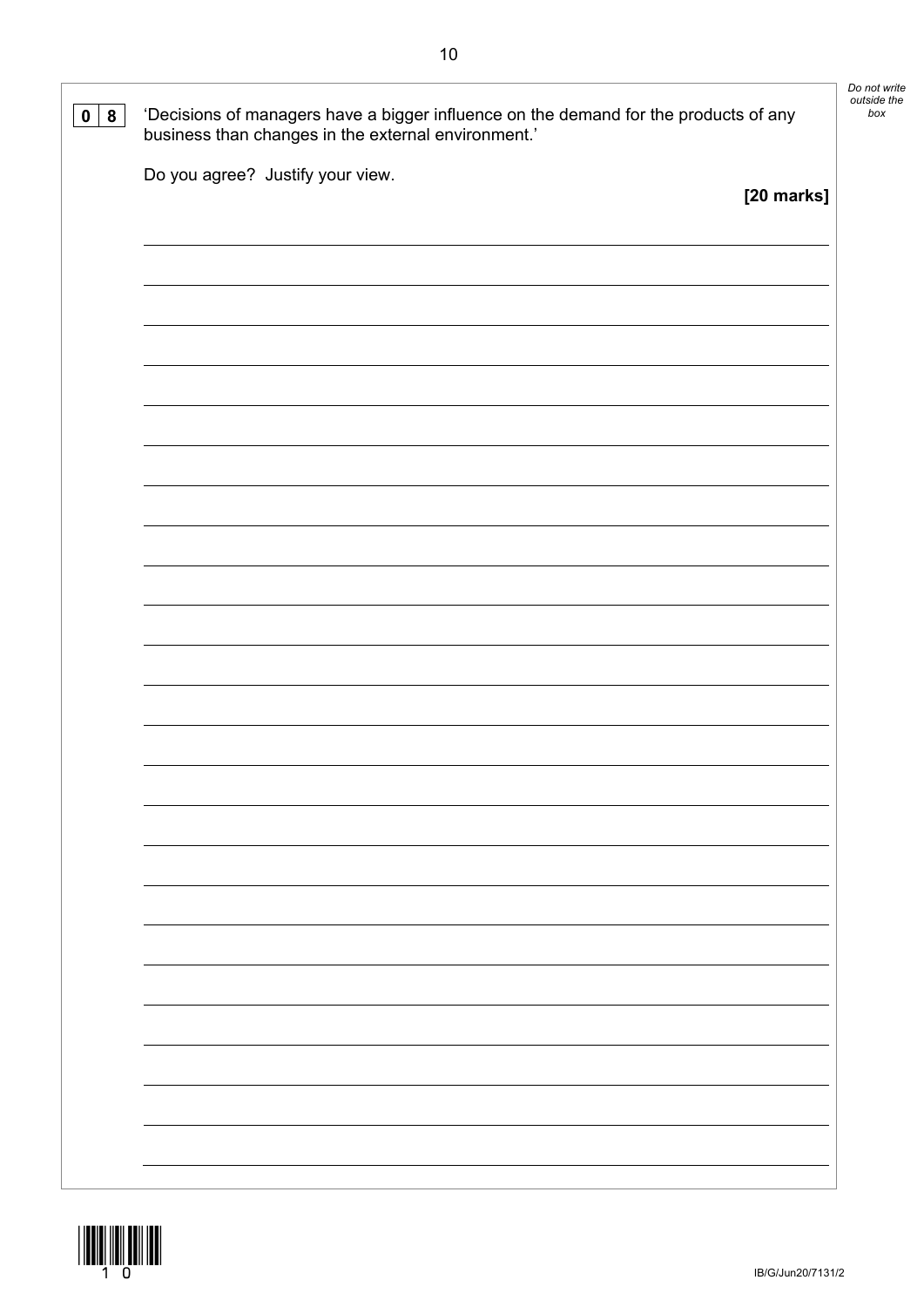| Extra space |  |  |  | Do not write<br>outside the |
|-------------|--|--|--|-----------------------------|
|             |  |  |  |                             |
|             |  |  |  |                             |
|             |  |  |  |                             |
|             |  |  |  |                             |
|             |  |  |  |                             |
|             |  |  |  |                             |
|             |  |  |  |                             |
|             |  |  |  |                             |
|             |  |  |  |                             |
|             |  |  |  |                             |
|             |  |  |  |                             |
|             |  |  |  |                             |
|             |  |  |  |                             |
|             |  |  |  |                             |
|             |  |  |  |                             |
|             |  |  |  |                             |
|             |  |  |  |                             |
|             |  |  |  |                             |
|             |  |  |  |                             |
|             |  |  |  |                             |
|             |  |  |  |                             |
|             |  |  |  |                             |
|             |  |  |  |                             |
|             |  |  |  |                             |
|             |  |  |  |                             |
|             |  |  |  |                             |
|             |  |  |  |                             |
|             |  |  |  |                             |
|             |  |  |  |                             |
|             |  |  |  |                             |
|             |  |  |  |                             |
|             |  |  |  |                             |
|             |  |  |  |                             |
|             |  |  |  |                             |
|             |  |  |  |                             |
|             |  |  |  |                             |
|             |  |  |  |                             |
|             |  |  |  |                             |
|             |  |  |  |                             |
|             |  |  |  |                             |
|             |  |  |  |                             |
|             |  |  |  |                             |
|             |  |  |  |                             |
|             |  |  |  |                             |
|             |  |  |  |                             |
|             |  |  |  |                             |
|             |  |  |  |                             |
|             |  |  |  |                             |



**Turn over ►**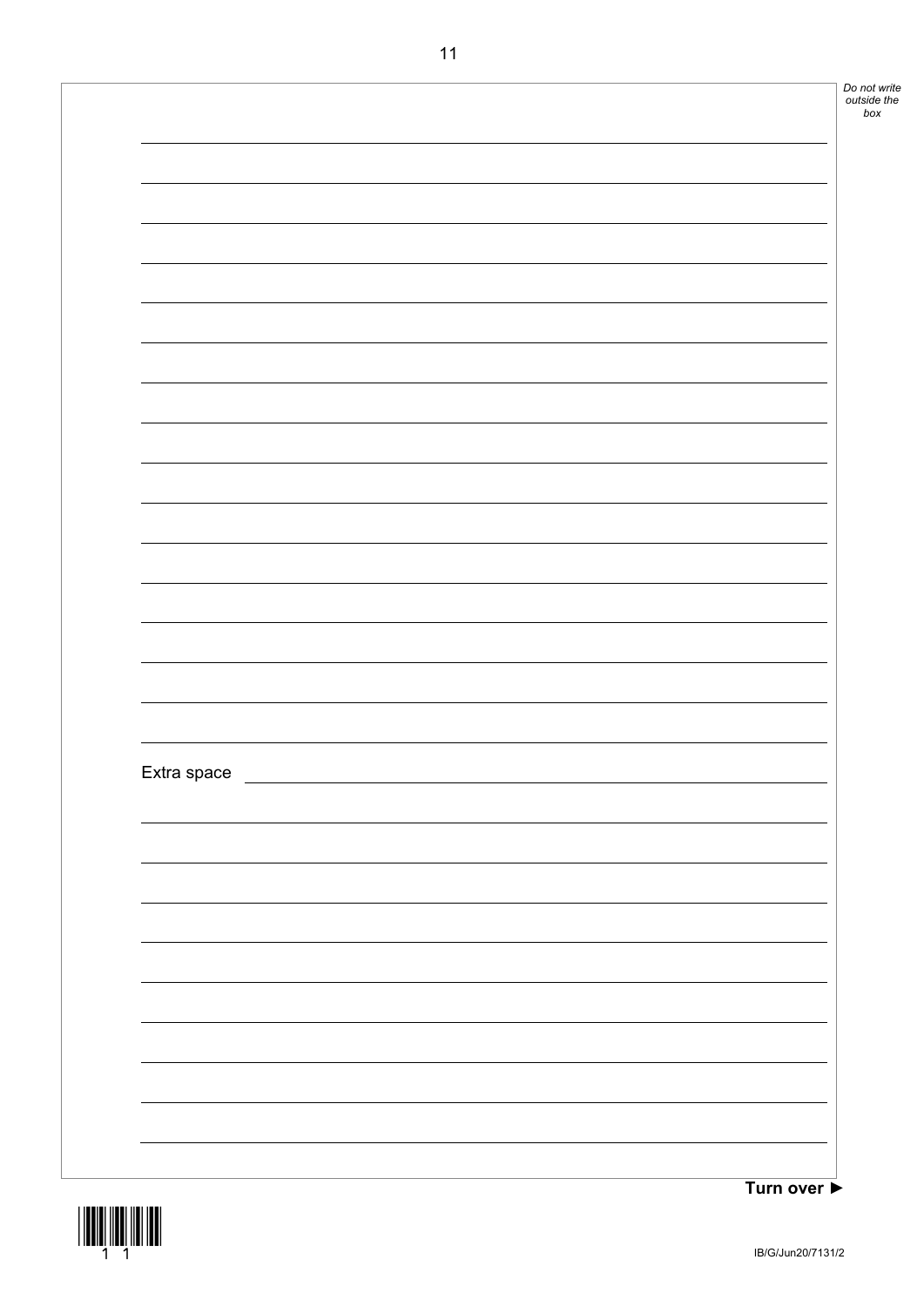

**20**



| 12                      |
|-------------------------|
|                         |
|                         |
|                         |
|                         |
|                         |
|                         |
|                         |
|                         |
|                         |
|                         |
|                         |
|                         |
|                         |
|                         |
|                         |
|                         |
|                         |
|                         |
|                         |
|                         |
|                         |
|                         |
|                         |
|                         |
|                         |
|                         |
|                         |
|                         |
|                         |
| <b>END OF QUESTIONS</b> |
|                         |
|                         |

*Do not write outside the box*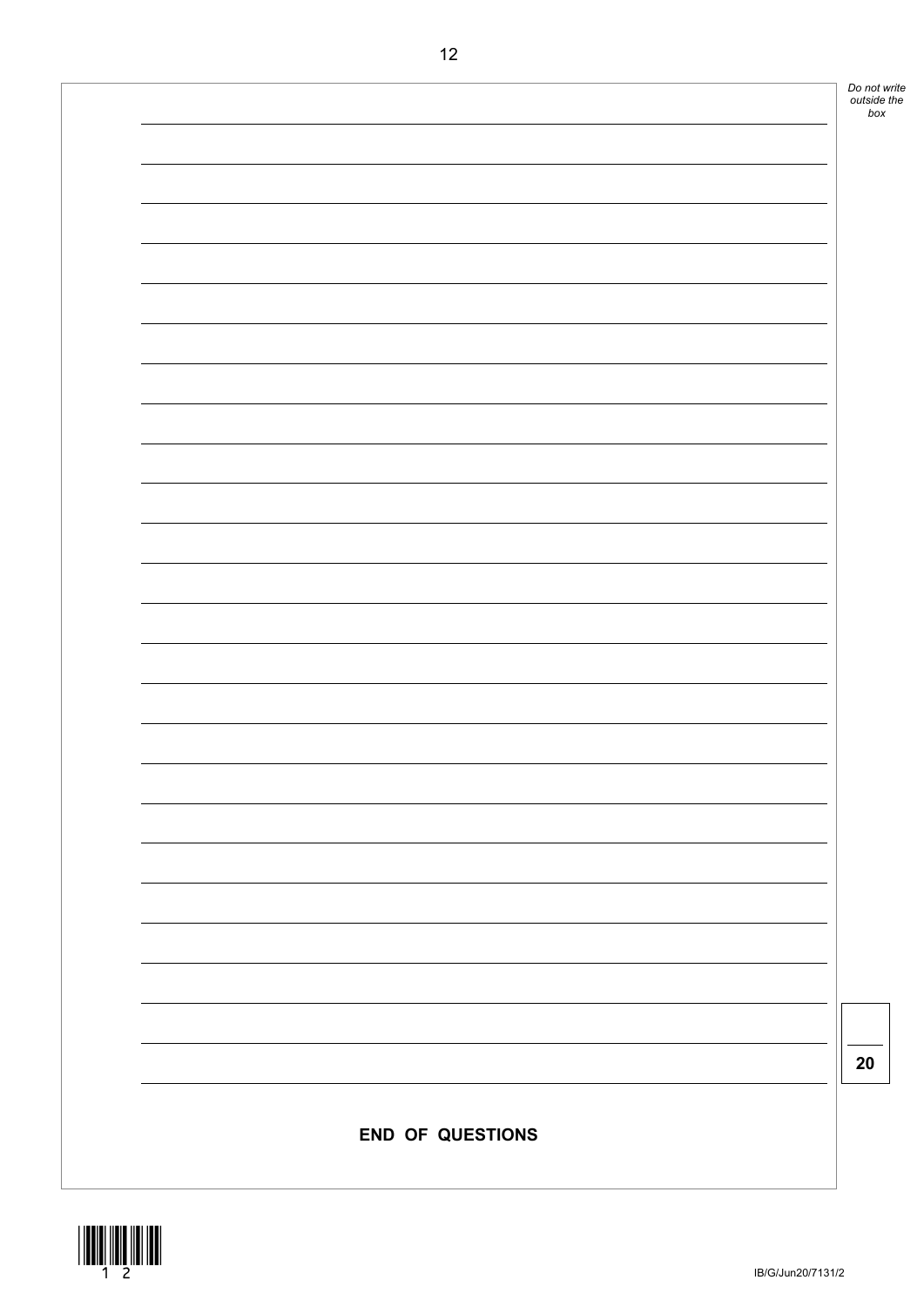

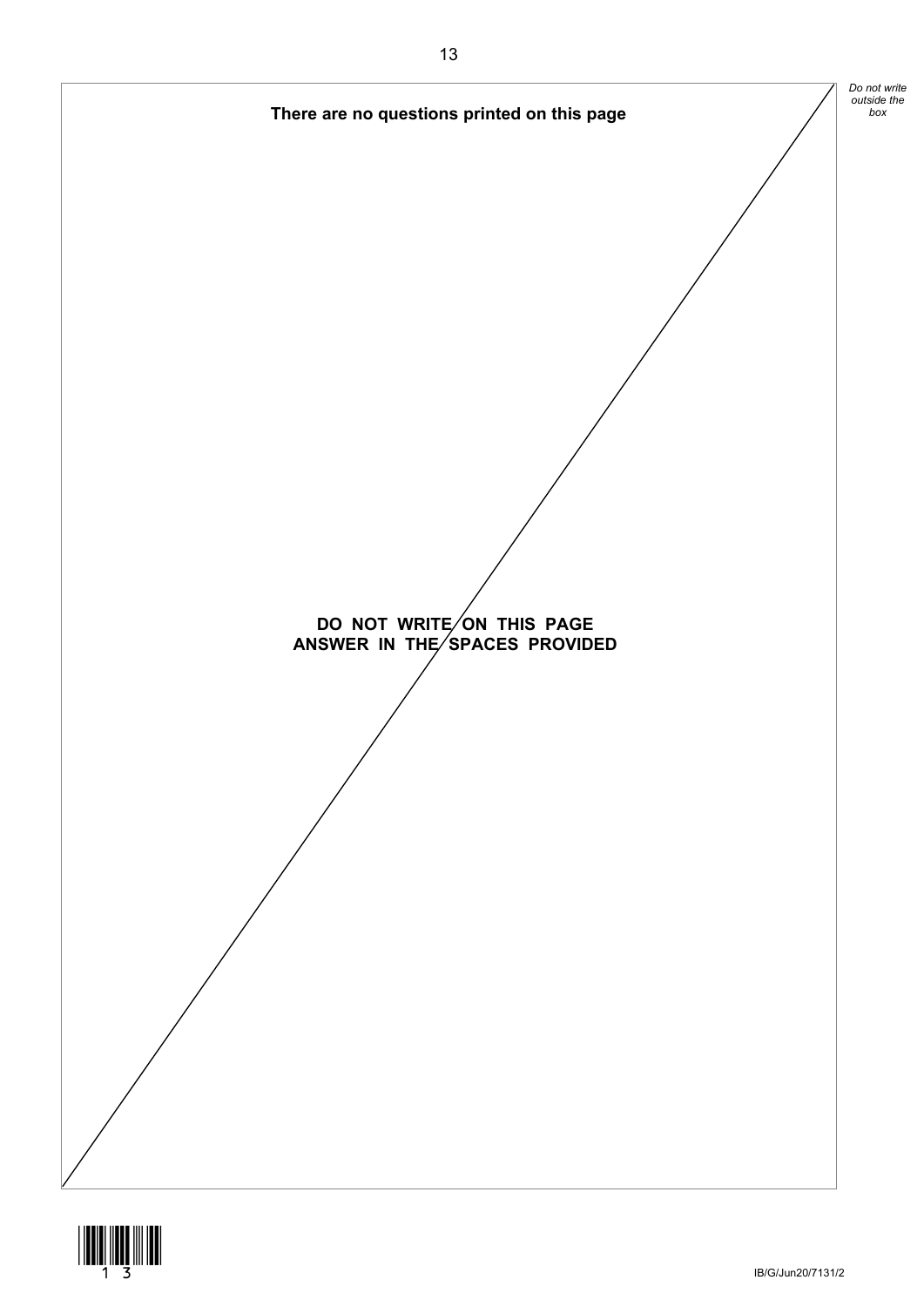| Question<br>number | Additional page, if required.<br>Write the question numbers in the left-hand margin. |  |
|--------------------|--------------------------------------------------------------------------------------|--|
|                    |                                                                                      |  |
|                    |                                                                                      |  |
|                    |                                                                                      |  |
|                    |                                                                                      |  |
|                    |                                                                                      |  |
|                    |                                                                                      |  |
|                    |                                                                                      |  |
|                    |                                                                                      |  |
|                    |                                                                                      |  |
|                    |                                                                                      |  |
|                    |                                                                                      |  |
|                    |                                                                                      |  |
|                    |                                                                                      |  |
|                    |                                                                                      |  |
|                    |                                                                                      |  |
|                    |                                                                                      |  |
|                    |                                                                                      |  |
|                    |                                                                                      |  |
|                    |                                                                                      |  |
|                    |                                                                                      |  |
|                    |                                                                                      |  |
|                    |                                                                                      |  |
|                    |                                                                                      |  |
|                    |                                                                                      |  |
|                    |                                                                                      |  |
|                    |                                                                                      |  |
|                    |                                                                                      |  |
|                    |                                                                                      |  |
|                    |                                                                                      |  |
|                    |                                                                                      |  |
|                    |                                                                                      |  |
|                    |                                                                                      |  |
|                    |                                                                                      |  |
|                    |                                                                                      |  |
|                    |                                                                                      |  |
|                    |                                                                                      |  |
|                    |                                                                                      |  |



*Do not write outside the*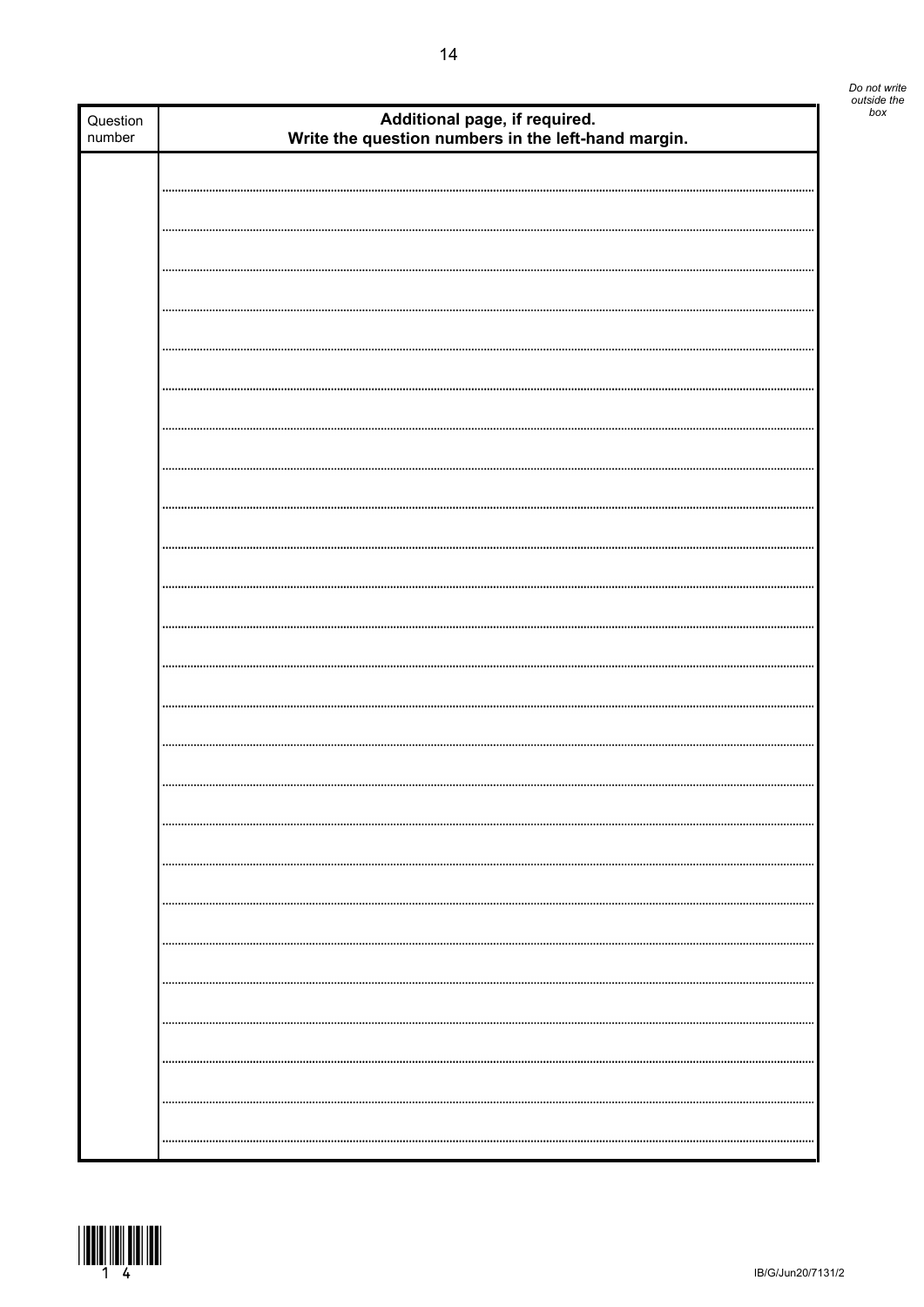| Question<br>number | Additional page, if required.<br>Write the question numbers in the left-hand margin. |  |
|--------------------|--------------------------------------------------------------------------------------|--|
|                    |                                                                                      |  |
|                    |                                                                                      |  |
|                    |                                                                                      |  |
|                    |                                                                                      |  |
|                    |                                                                                      |  |
|                    |                                                                                      |  |
|                    |                                                                                      |  |
|                    |                                                                                      |  |
|                    |                                                                                      |  |
|                    |                                                                                      |  |
|                    |                                                                                      |  |
|                    |                                                                                      |  |
|                    |                                                                                      |  |
|                    |                                                                                      |  |
|                    |                                                                                      |  |
|                    |                                                                                      |  |
|                    |                                                                                      |  |
|                    |                                                                                      |  |
|                    |                                                                                      |  |
|                    |                                                                                      |  |
|                    |                                                                                      |  |
|                    |                                                                                      |  |
|                    |                                                                                      |  |
|                    |                                                                                      |  |
|                    |                                                                                      |  |
|                    |                                                                                      |  |
|                    |                                                                                      |  |
|                    |                                                                                      |  |
|                    |                                                                                      |  |
|                    |                                                                                      |  |
|                    |                                                                                      |  |
|                    |                                                                                      |  |
|                    |                                                                                      |  |
|                    |                                                                                      |  |
|                    |                                                                                      |  |
|                    |                                                                                      |  |
|                    | <br>                                                                                 |  |



*Do not write outside the*